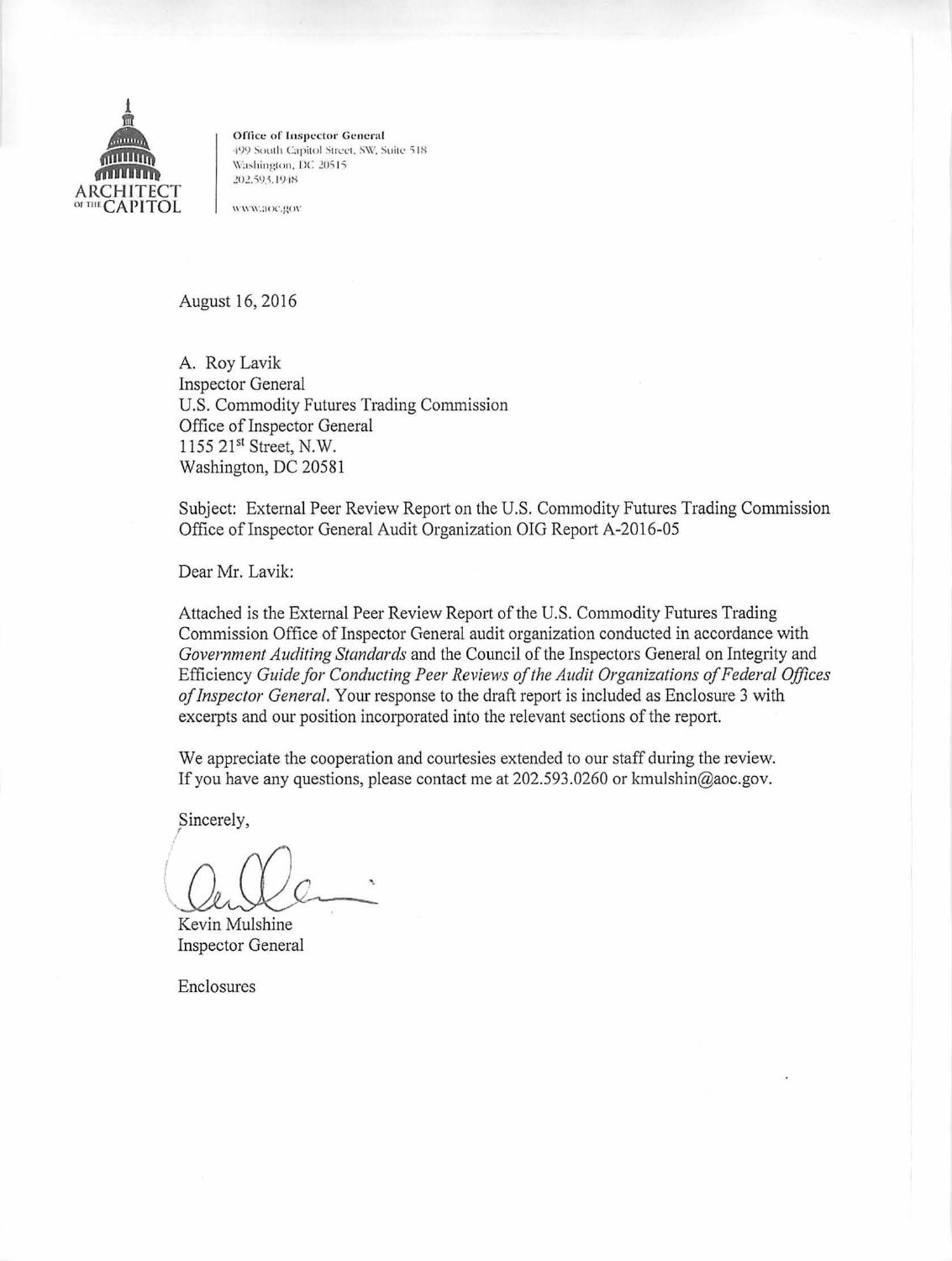Enclosure 1

## System Review Report A-2016-05

August 15, 2016

To: Mr. A. Roy Lavik, Inspector General U.S Commodity Futures Trading Commission

We have reviewed the system of quality control for the audit organization of the U.S Commodity Futures Trading Commission (CFTC) Office of the Inspector General (OIG) in effect for the year ending March 31, 2016. A system of quality control encompasses CFTC's OIG organizational structure and the policies adopted and procedures established to provide it with reasonable assurance of conforming with *Government Auditing Standards*. The elements of quality control are described in *Government Auditing Standards.* CFTC OIG is responsible for establishing and maintaining a system of quality control that is designed to provide CFTC OIG with reasonable assurance that the organization and its personnel comply with professional standards and applicable legal and regulatory requirements in all material respects. Our responsibility is to express an opinion on the design of the system of quality control and CFTC OIG's compliance therewith based on our review.

Our review was conducted in accordance with *Government Auditing Standards* and the Council ofthe Inspectors General on Integrity and Efficiency (CIGIE) *Guide for Conducting Peer*  Reviews of the Audit Organizations of Federal Offices of Inspector General. During our review, we interviewed CFTC OIG personnel and obtained an understanding ofthe nature of the CFTC OIG audit organization, and the design of CFTC OIG's system of quality control sufficient to assess the risks implicit in its audit function. Based on our assessments, we selected audits and attestation engagements, collectively referred to as "audits", and administrative files to test for conformity with professional standards and compliance with CFTC OIG's system of quality control. The audits selected represented a reasonable cross-section ofCFTC OIG's audit organization, with emphasis on higher-risk audits. Prior to concluding the peer review, we reassessed the adequacy of the scope of the peer review procedures and met with CFTC OIG management to discuss the results of our review. We believe that the procedures we performed provide a reasonable basis for our opinion.

In performing our review, we obtained an understanding of the system of quality control for the CFTC OIG audit organization. In addition, we tested compliance with CFTC OIG's quality control policies and procedures to the extent we considered appropriate. These tests covered the application of CFTC OIG's policies and procedures on selected audits. Our review was based on selected tests; therefore, it would not necessarily detect all weaknesses in the system of quality control or all instances of noncompliance with it.

There are inherent limitations in the effectiveness of any system of quality control, and, therefore, noncompliance with the system of quality control may occur and not be detected.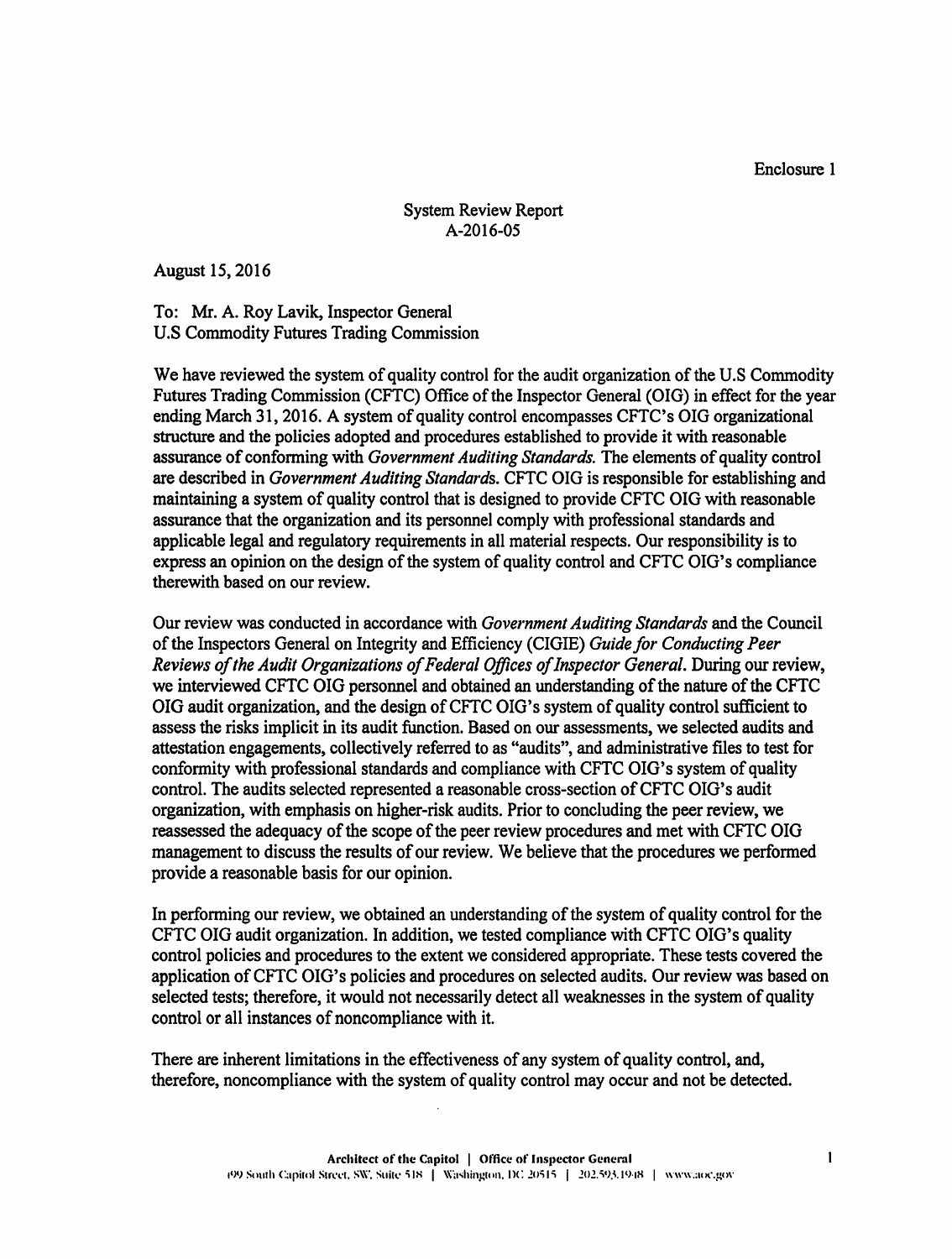Projection of any evaluation of a system of quality control to future periods is subject to the risk that the system of quality control may become inadequate because of changes in conditions, or because the degree of compliance with the policies or procedures may deteriorate. Enclosure 1 to this report identifies CFTC OIG offices that we visited and the audits that we reviewed.

In our opinion, the system of quality control for the audit organization of CFTC OIG in effect for the year ending March 31, 2016, has been suitably designed and complied with to provide CFTC OIG with reasonable assurance of performing and reporting in conformity with applicable professional standards in all material respects. Audit organizations can receive a rating of*pass, pass with deficiencies,* or*fail.* CFTC OIG has received an External Peer Review rating of*pass.* 

In addition to reviewing its system of quality control to ensure adherence with *Government Auditing Standards,* we applied certain limited procedures in accordance with guidance established by the CIGIE related to CFTC OIG's monitoring ofaudits performed by Independent Public Accountants (IPAs) under contract where the IPA served as the auditor. It should be noted that monitoring of audits performed by IPAs is not an audit and, therefore, is not subject to the requirements of *Government Auditing Standards.* The purpose of our limited procedures was to determine whether CFTC 010 had controls to ensure IPAs performed contracted work in accordance with professional standards. However, our objective was not to express an opinion and accordingly, we do not express an opinion, on CFTC OIG's monitoring ofwork performed by IPAs.

Sincerely.

Kevin Mulshine Inspector General

Enclosures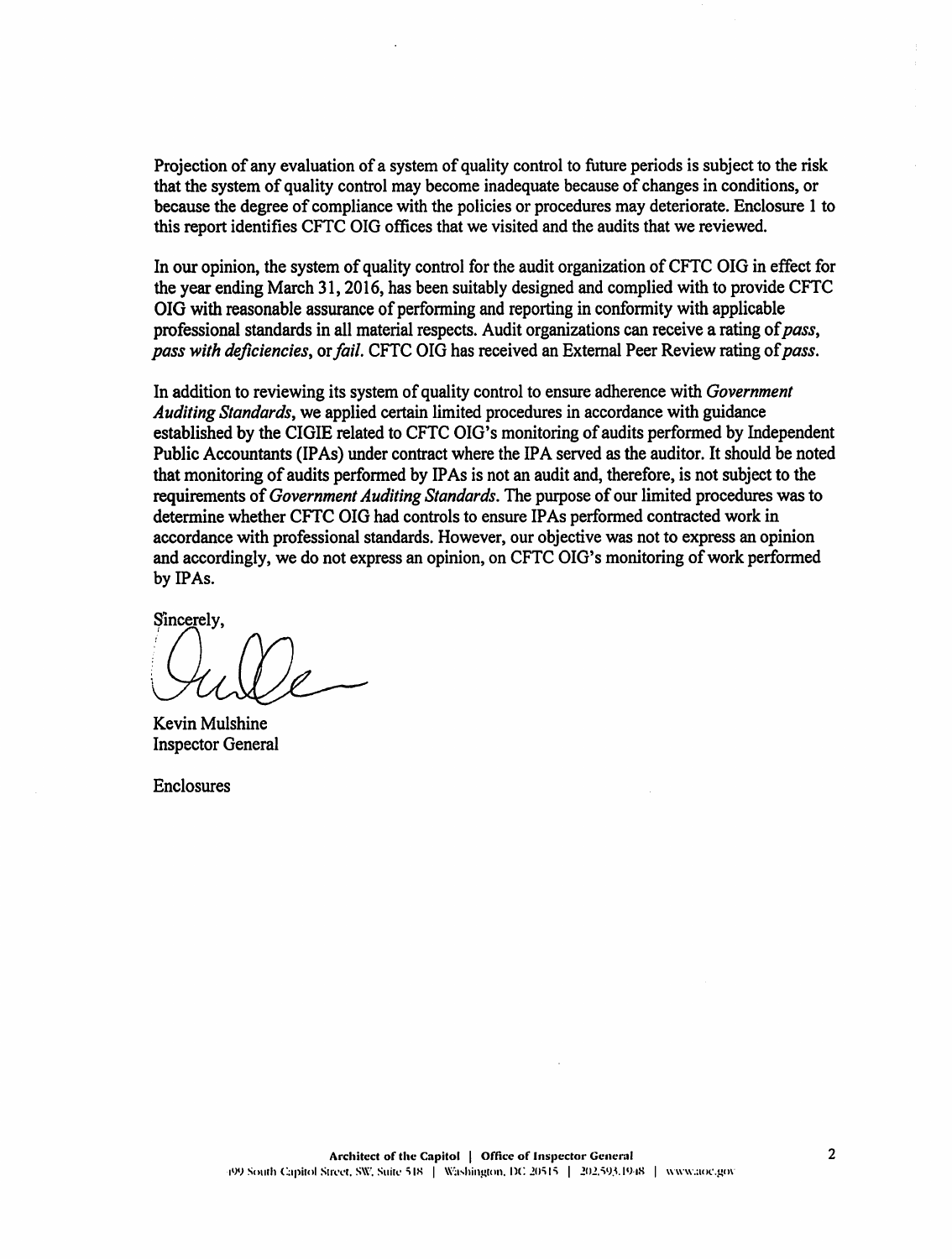## Scope and Methodology

We tested compliance with the CFTC OIG audit organization's system of quality control to the extent we considered appropriate. These tests included a review of three of seven audit reports issued during the period April 1, 2015, through March 31, 2016. We also reviewed the internal quality control reviews performed by CFTC OIG.

In addition, we reviewed CFTC OIG's monitoring of audits performed by IPAs where the IPA served as the auditor during the period April 1, 2015, through March 31, 2016. During the period, CFTC OIG contracted for the audit of its agency's fiscal year 2015 financial statements. CFTC OIG also contracted for certain other audits that were to be performed in accordance with *Government Auditing Standards.* 

We visited the CFTC OIG office located in Washington, DC.

Reviewed Audits Performed by CFTC OIO

| <b>Report Date</b> | <b>Report Title</b>             |
|--------------------|---------------------------------|
| 9/24/2015          | Audit of CFTC "Pension Prizers" |

Reviewed Monitoring Files of CFTC OIO for Contracted Audits

| <b>Report Date</b> | <b>Report Title</b>                                                                              |
|--------------------|--------------------------------------------------------------------------------------------------|
| 7/14/2015          | FY 2014 FISMA Follow-up Management Review                                                        |
|                    | (Modernization Act) - Classified                                                                 |
| 8/5/2015           | Performance Audit of the Division of Market Oversight's<br><b>Rule Enforcement Reviews (RER)</b> |